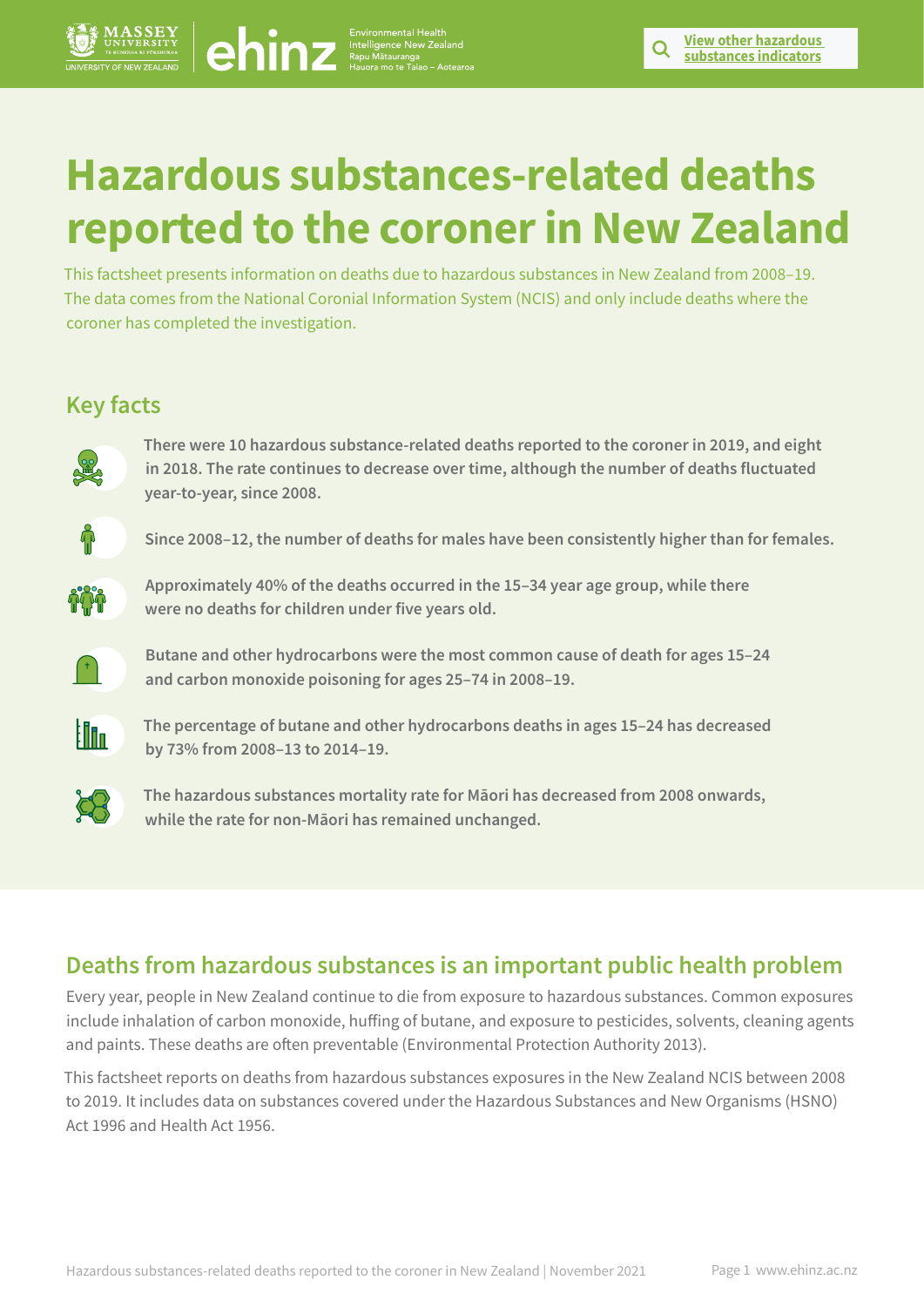Medicines in finished dose form, alcohol when classified as a food item, chemical toxins associated with food (food poisoning), and radioactive materials are excluded as these are covered by different legislation. Carbon monoxide from car exhaust fumes (ie, intentional poisoning) and manufactured items (eg, button batteries) are also outside of the legislation and therefore excluded. Only closed cases on the NCIS were included in this analysis.

# **The number of hazardous substances-related deaths fluctuated year-to-year**

There were 10 hazardous substances-related deaths reported to the coroner in 2019 and eight in 2018. The number of deaths fluctuated year-to-year, from 18 deaths in 2008 to 10 deaths in 2019 (Figure 1).



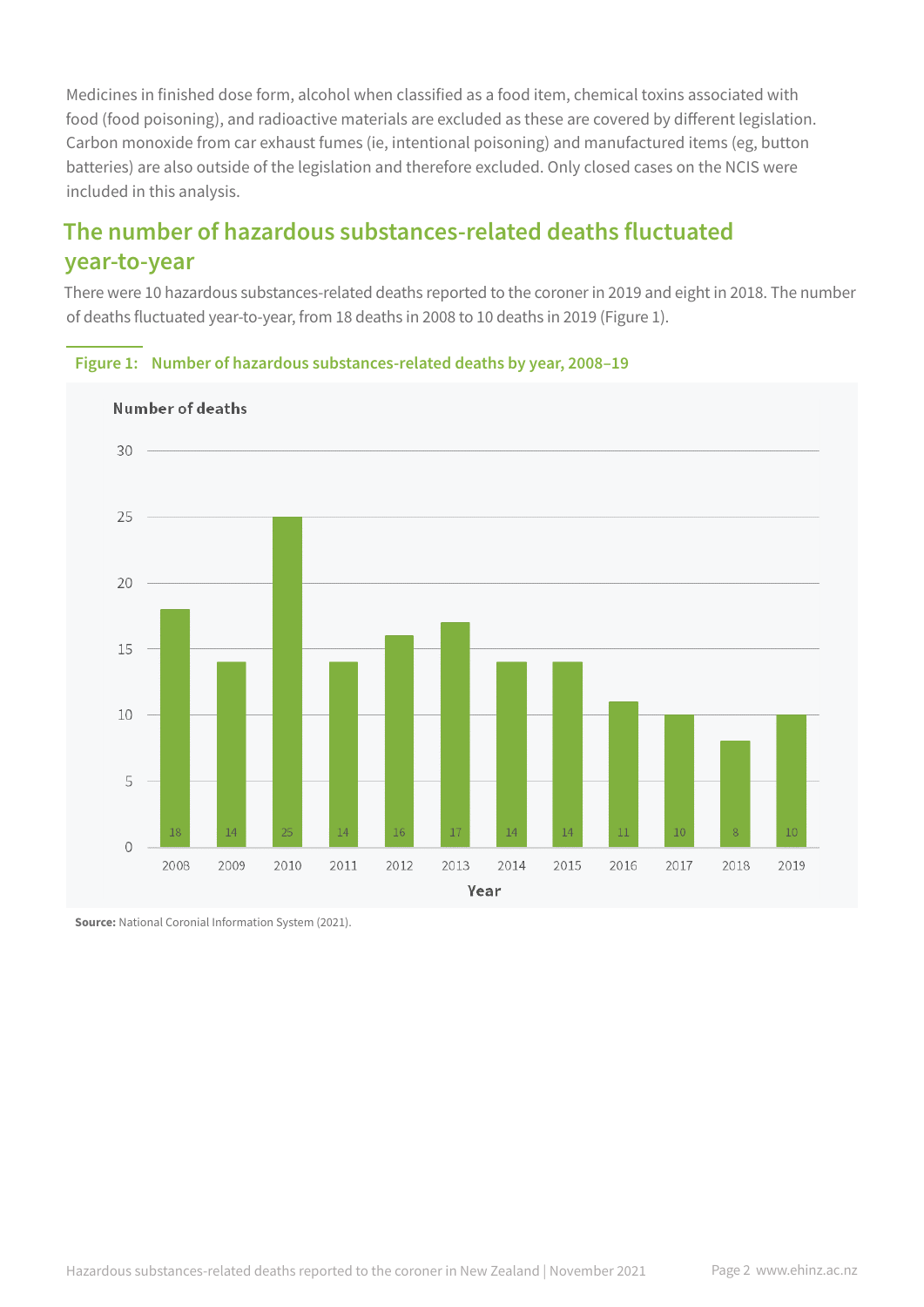# **The hazardous substances-related mortality rate in the 2015–19 period was half the rate of the 2008–12 period**

The age-standardised mortality rates from hazardous substances have halved between 2008–12 (0.4 deaths per 100,000) and 2015–19 (0.2 deaths per 100,000) (Figure 2).





**Note:** 95% confidence intervals have been presented as error bars. See Metadata for more information on how to interpret this graph. **Source:** National Coronial Information System (2021).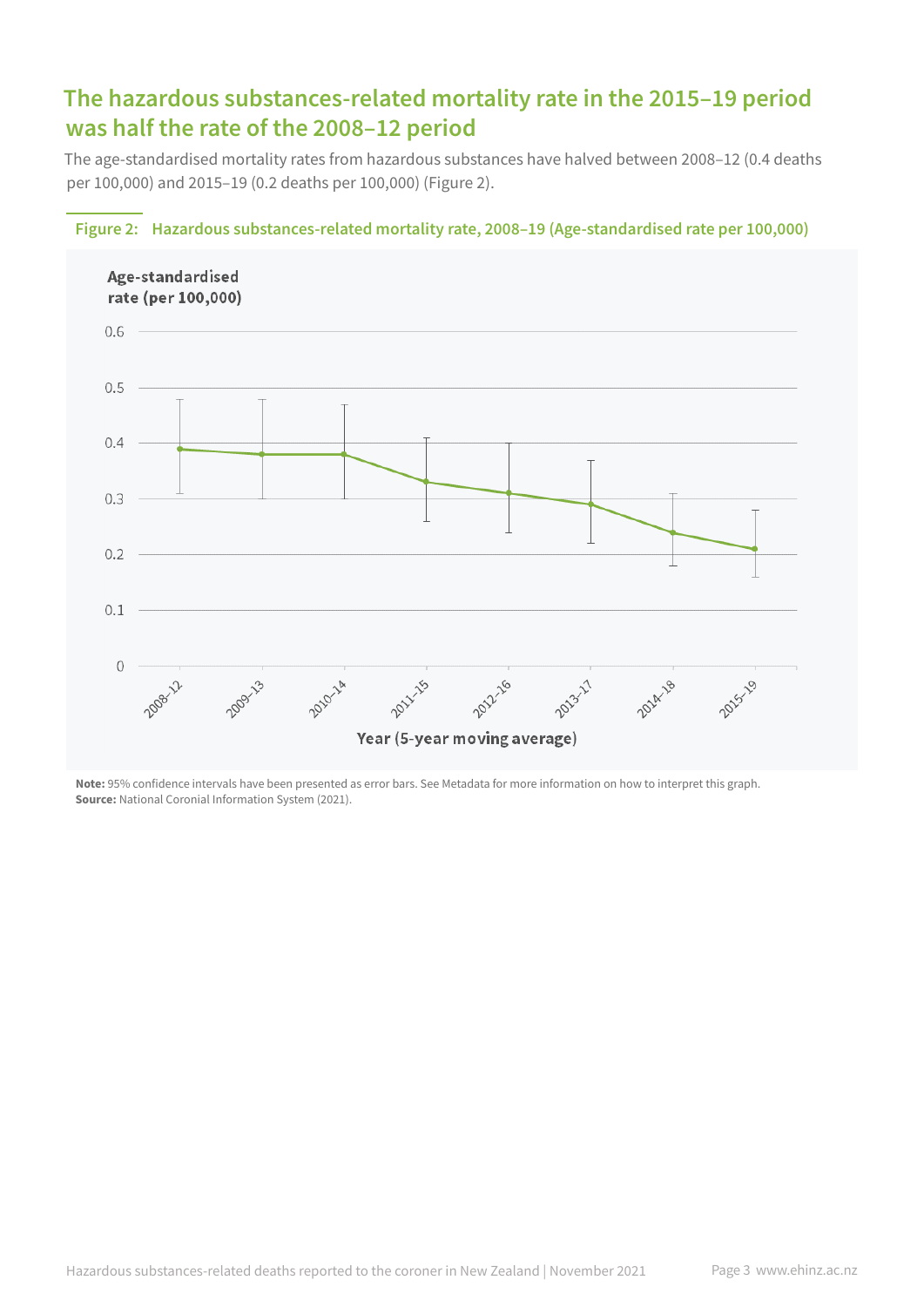# **Since 2008–12, the number of deaths for males have been consistently higher than for females**

The number of hazardous substance-related deaths have been consistently higher for males than females since 2008–12 (Figure 3).

The number of deaths for males have decreased from 70 in 2008–12 to 54 in 2015–19, while the deaths for females have stayed relatively stable during this period.



**Figure 3: Number of hazardous substances-related deaths by sex, 2008–19**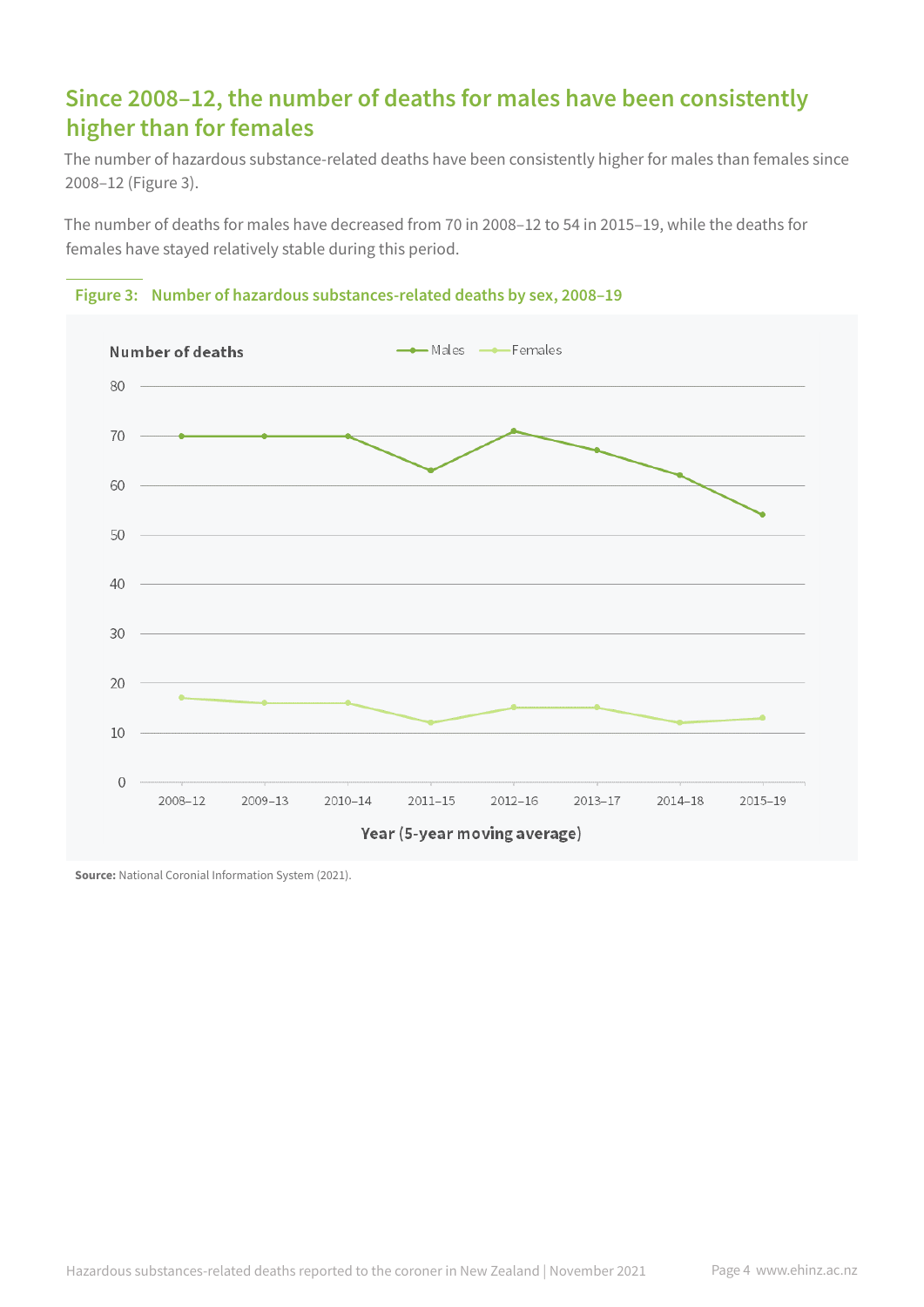# **Approximately 40% of the hazardous substances-related deaths occurred in the 15–34 year age group, while there were no deaths for children under five years**

In 2008–19, 39.8% (68 out of 171 deaths) of hazardous substances-related deaths occurred in the 15–34 year age group, while there were no deaths reported to the coroner for children under five years (Figure 4).





**Note1:** \*The rate is suppressed due to an unreliable estimate with small numbers. See Metadata for more information on how to interpret this table. **Note2:** 95% confidence intervals have been presented as error bars. See Metadata for more information on how to interpret this graph. **Source:** National Coronial Information System (2021).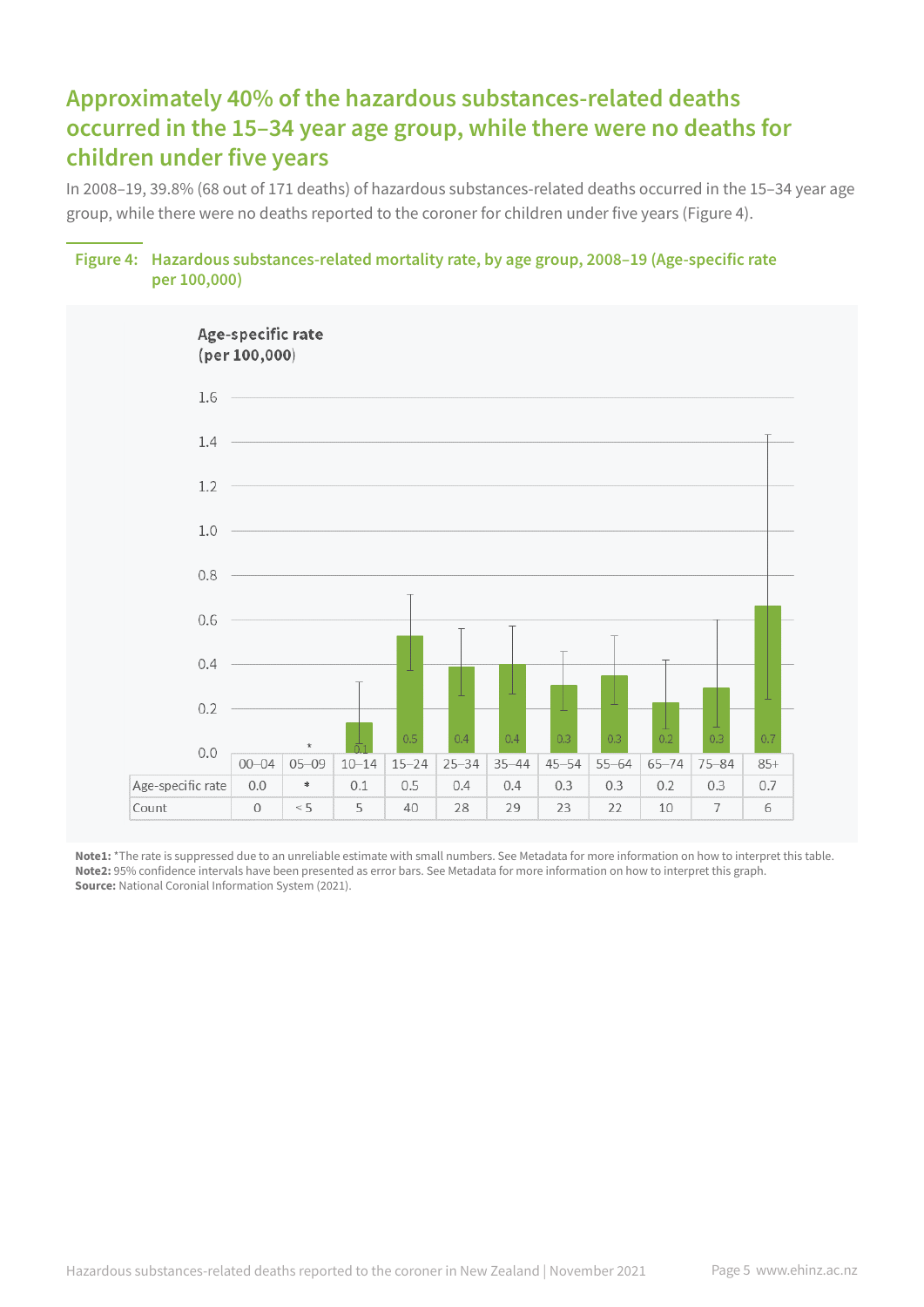# **Poisoning from butane and other hydrocarbons is the leading cause of death in ages 15–24, while carbon monoxide poisoning affected ages 25–74 in 2008–19**

In 2008–19, of the 40 deaths in the 15–24 year age group, 24 (60%) were related to inhaling butane gas and other hydrocarbons. This was the leading cause of death among young people aged 15–24 years.

Carbon monoxide poisoning was the most common cause of death for those aged 25–74 years in 2008–19 (Table 1a).

### **Table 1a: Number of hazardous substances-related deaths, cause of death, 2008–19**

| <b>Cause of death</b>                                 | <b>Total</b> |
|-------------------------------------------------------|--------------|
| Carbon monoxide                                       | 55           |
| Butane gas and other hydrocarbons                     | 40           |
| Ethylene glycol, antifreeze                           | 13           |
| Cyanide                                               | 11           |
| Hydrogen sulphide                                     | 8            |
| Other specified non-pharmaceutical chemical substance | 6            |
| Toluene                                               | 6            |
| Paraquat                                              | 6            |
| Alcohol, methanol                                     | $<\!\!5$     |
| Other insecticide                                     | $<\!\!5$     |
| Petrol, diesel, gasoline                              | $<\!\!5$     |
| Other specified pesticide herbicide                   | $<\!\!5$     |
| Unspecified fuel or solvent                           | $<\!\!5$     |
| Organophosphate                                       | $<\!\!5$     |
| Disinfectant                                          | $<\!\!5$     |
| Lubricating oils, motor oil                           | $<\!\!5$     |
| Paint, varnish, stain                                 | $<$ 5        |
| Chloroform                                            | $<$ 5        |
| Epoxies                                               | $<\!\!5$     |
| Plant food or fertiliser, plant hormones              | $<\!\!5$     |
| Sodium hydroxide, caustic soda                        | $<\!\!5$     |
| Drain cleaners                                        | $<\!\!5$     |
| <b>Total</b>                                          | 171          |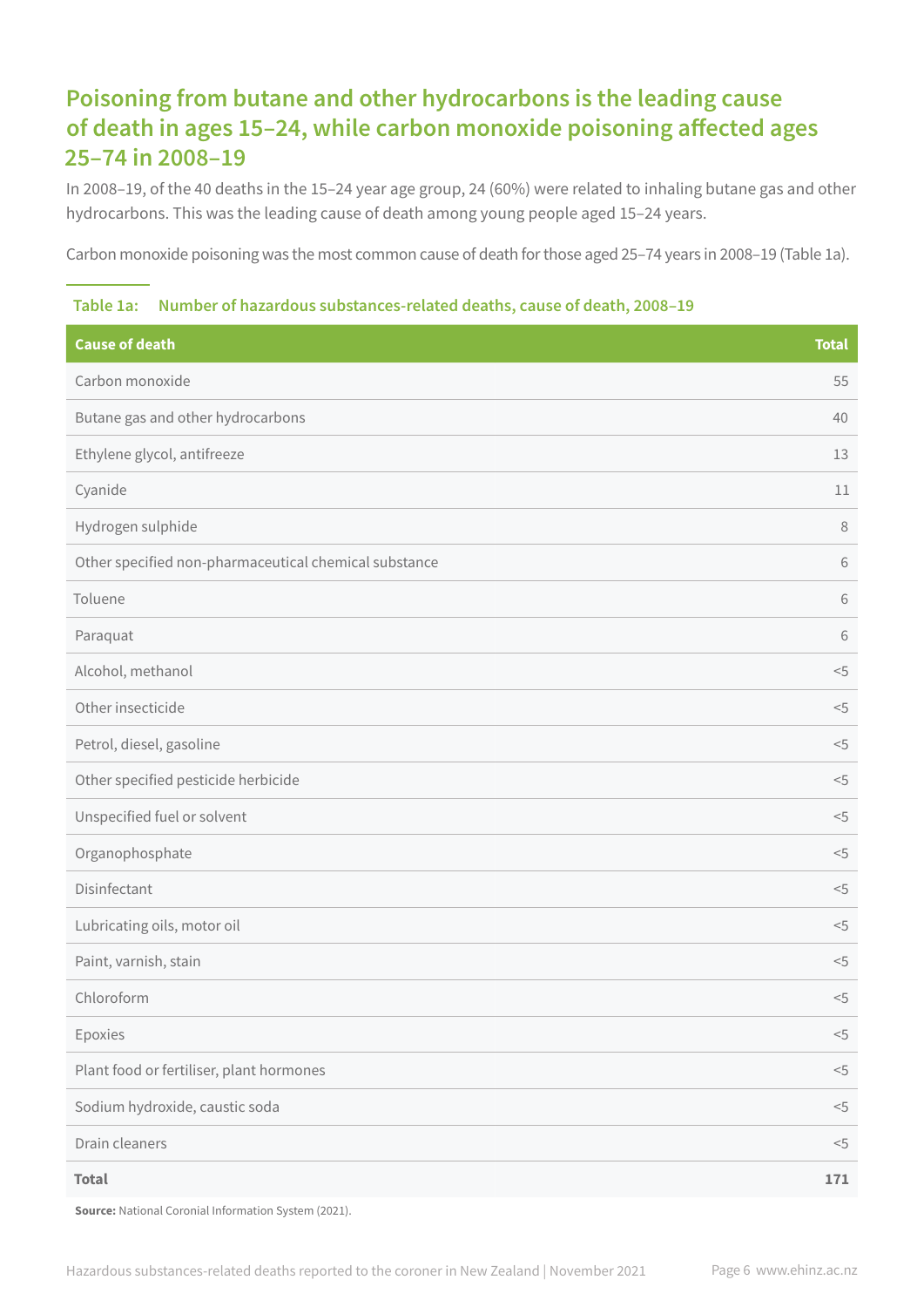# **The percentage of butane and other hydrocarbons deaths in ages 15–24 has decreased by 73% from 2008–13 to 2014–19**

In 2008–13, 19 out of 29 deaths in the 15–24 year age group were related to inhaling butane gas and other hydrocarbons. This number of deaths has decreased by 73% from 19 in 2008–13 to five in 2014–19 (Table 1b). The decrease of deaths from butane and other hydrocarbons may be due to public health interventions such as restricting access at retail stores (Office of the Chief Coroner of New Zealand 2012).

### **Table 1b: Number of butane gas and other hydrocarbons deaths, by age group and years**

| Years   |     | $10-14$ $15-24$ $25-34$ $35+$ |       | / Total /       |
|---------|-----|-------------------------------|-------|-----------------|
| 2008-13 |     | $\leq 5$ 19 $\leq 5$          | $<$ 5 | 27              |
| 2014-19 | < 5 | $5 \leq 5$                    | $<$ 5 | 13 <sup>7</sup> |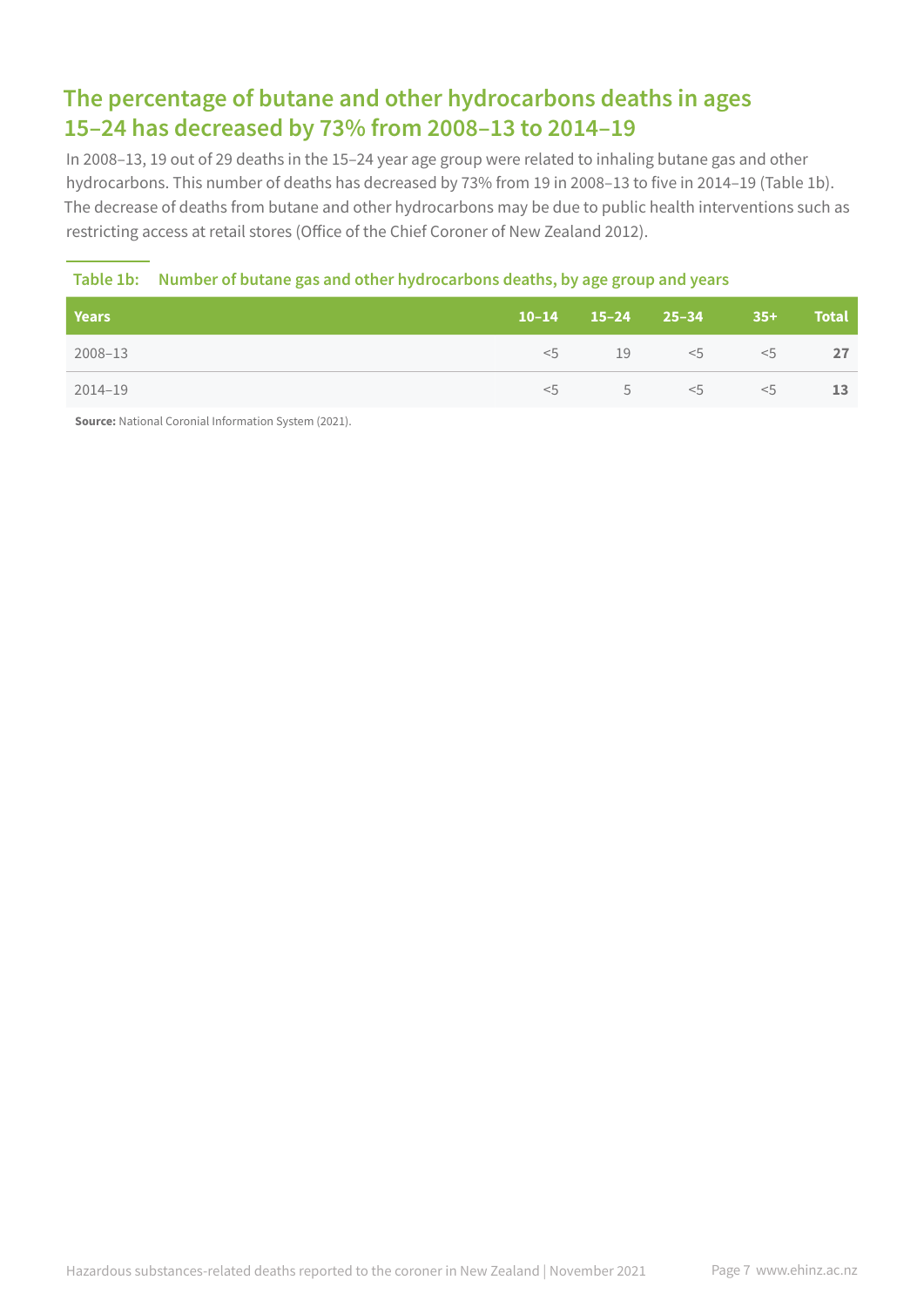# **Unintentional exposures account for the majority of deaths in people under 25 years, while intentional self-harm is more common in older adults**

When investigating hazardous substances-related deaths, intent is categorised as either intentional self-harm, unintentional, or undetermined by the coroner.

In 2008–19, among young people aged under 25 years, the majority of the hazardous substances deaths were listed as "unintentional" (33 out of 46 deaths, 72%). However, among adults aged 25–84 years, intentional selfharm contributed to most of the hazardous substance deaths (81 out of 119 deaths, 68%) (Figure 5).



**Figure 5: Percentage of hazardous substances-related deaths, by intent and age group (years), 2008–19**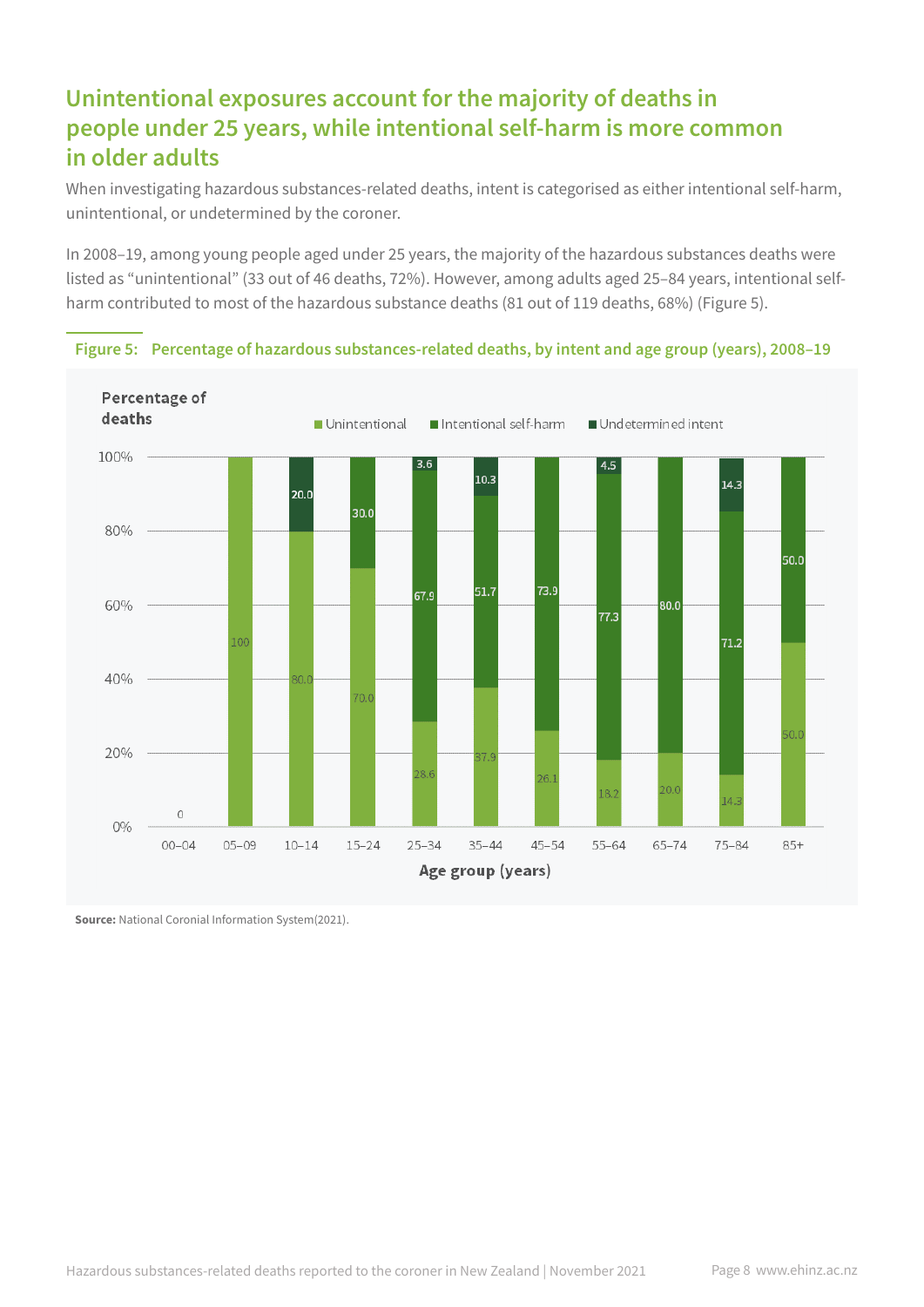# **The hazardous substances-related mortality rate for Māori has decreased from 2008 onwards, while the rate for non- Māori has remained unchanged**

The rate of hazardous substances-related deaths for Māori has decreased from 0.6 per 100,000 in 2008–12 to 0.1 per 100,000 in 2015–19. There was a higher than usual number of deaths (n=8 deaths) reported to the coroner in 2010, compared to all other years (<5 deaths). However, the rates for non-Māori have shown minimal change over the period.

Since 2008–12, there were no clear disparities in crude mortality rates from hazardous substances between Māori and non-Māori (Figure 6).



**Figure 6: Hazardous substances-related death rates, by Māori/Non-Māori, 2008–19 (crude rate per 100,000)**

**Note1:** \*The rate is suppressed due to an unreliable estimate with small numbers. See Metadata for more information on how to interpret this table. **Note2:** 95% confidence intervals have been presented as error bars. See Metadata for more information on how to interpret this graph. **Source:** National Coronial Information System(2021).